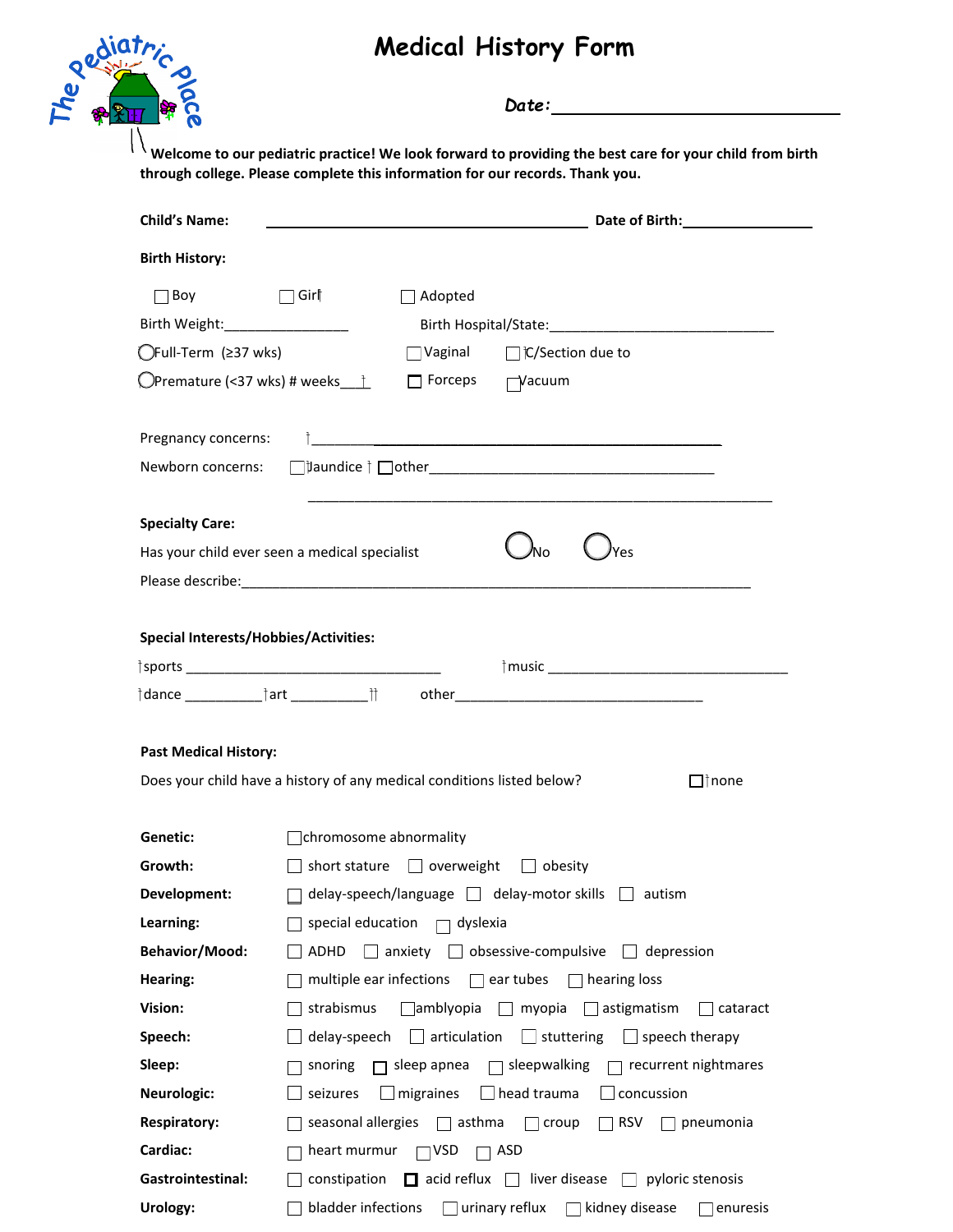| Muscle/Bone:                                                                                                      | club foot                                                                                                                                                                                                                                                                                                                         |  |                                     | $\Box$ intoeing $\Box$ hypotonia $\Box$ scoliosis $\Box$ PT/OT |               |  |  |  |  |
|-------------------------------------------------------------------------------------------------------------------|-----------------------------------------------------------------------------------------------------------------------------------------------------------------------------------------------------------------------------------------------------------------------------------------------------------------------------------|--|-------------------------------------|----------------------------------------------------------------|---------------|--|--|--|--|
| Dermatology:                                                                                                      | eczema                                                                                                                                                                                                                                                                                                                            |  |                                     | acne warts Imolluscum Ihemangioma                              |               |  |  |  |  |
| Infectious:                                                                                                       | multiple strep throat □ meningitis □ tuberculosis □ HIV                                                                                                                                                                                                                                                                           |  |                                     |                                                                |               |  |  |  |  |
| $\Box$ leukemia $\Box$ cancer/tumor $\Box$ bleeding disorder $\Box$ clotting disorder<br>Heme/Oncology:<br>anemia |                                                                                                                                                                                                                                                                                                                                   |  |                                     |                                                                |               |  |  |  |  |
| <b>Other medical conditions:</b>                                                                                  |                                                                                                                                                                                                                                                                                                                                   |  |                                     |                                                                |               |  |  |  |  |
|                                                                                                                   |                                                                                                                                                                                                                                                                                                                                   |  |                                     | Surgery: in none                                               |               |  |  |  |  |
|                                                                                                                   |                                                                                                                                                                                                                                                                                                                                   |  |                                     |                                                                |               |  |  |  |  |
|                                                                                                                   |                                                                                                                                                                                                                                                                                                                                   |  |                                     |                                                                |               |  |  |  |  |
| <b>Current Medications:</b>                                                                                       | $\Box$ inone                                                                                                                                                                                                                                                                                                                      |  | <b>Allergies:</b>                   | □ none known                                                   | $\Box$ †Latex |  |  |  |  |
| (name)                                                                                                            | (dose)                                                                                                                                                                                                                                                                                                                            |  |                                     | (name -- type of reaction)                                     |               |  |  |  |  |
|                                                                                                                   |                                                                                                                                                                                                                                                                                                                                   |  |                                     | Medication_________________________                            |               |  |  |  |  |
|                                                                                                                   |                                                                                                                                                                                                                                                                                                                                   |  |                                     |                                                                |               |  |  |  |  |
|                                                                                                                   |                                                                                                                                                                                                                                                                                                                                   |  |                                     |                                                                |               |  |  |  |  |
|                                                                                                                   |                                                                                                                                                                                                                                                                                                                                   |  |                                     |                                                                |               |  |  |  |  |
|                                                                                                                   |                                                                                                                                                                                                                                                                                                                                   |  |                                     |                                                                |               |  |  |  |  |
| daily multivitamin                                                                                                |                                                                                                                                                                                                                                                                                                                                   |  | Indoor_____________________________ |                                                                |               |  |  |  |  |
|                                                                                                                   |                                                                                                                                                                                                                                                                                                                                   |  |                                     |                                                                |               |  |  |  |  |
|                                                                                                                   |                                                                                                                                                                                                                                                                                                                                   |  |                                     |                                                                |               |  |  |  |  |
| <b>Family Hx:</b>                                                                                                 |                                                                                                                                                                                                                                                                                                                                   |  |                                     |                                                                |               |  |  |  |  |
| Other Children (names/ages):                                                                                      |                                                                                                                                                                                                                                                                                                                                   |  |                                     |                                                                |               |  |  |  |  |
|                                                                                                                   |                                                                                                                                                                                                                                                                                                                                   |  |                                     |                                                                |               |  |  |  |  |
| <b>Medical conditions of family members:</b>                                                                      | (ex: asthma, heart disease, high blood pressure, diabetes, obesity, cancer-type, acid reflux, lupus, arthritis, hypo/hyper-<br>thyroid, hearing/vision problem, seizures/epilepsy, kidney problem, liver problem, melanoma, eczema, psoriasis,<br>bleeding/clotting disorder, ADHD, depression, schizophrenia, Alzheimer's, etc.) |  |                                     |                                                                |               |  |  |  |  |
|                                                                                                                   | Moment and the contract of the contract of the contract of the contract of the contract of the contract of the contract of the contract of the contract of the contract of the contract of the contract of the contract of the                                                                                                    |  |                                     |                                                                |               |  |  |  |  |
|                                                                                                                   |                                                                                                                                                                                                                                                                                                                                   |  |                                     |                                                                |               |  |  |  |  |
|                                                                                                                   |                                                                                                                                                                                                                                                                                                                                   |  |                                     |                                                                |               |  |  |  |  |
|                                                                                                                   |                                                                                                                                                                                                                                                                                                                                   |  |                                     |                                                                |               |  |  |  |  |
|                                                                                                                   |                                                                                                                                                                                                                                                                                                                                   |  |                                     |                                                                |               |  |  |  |  |